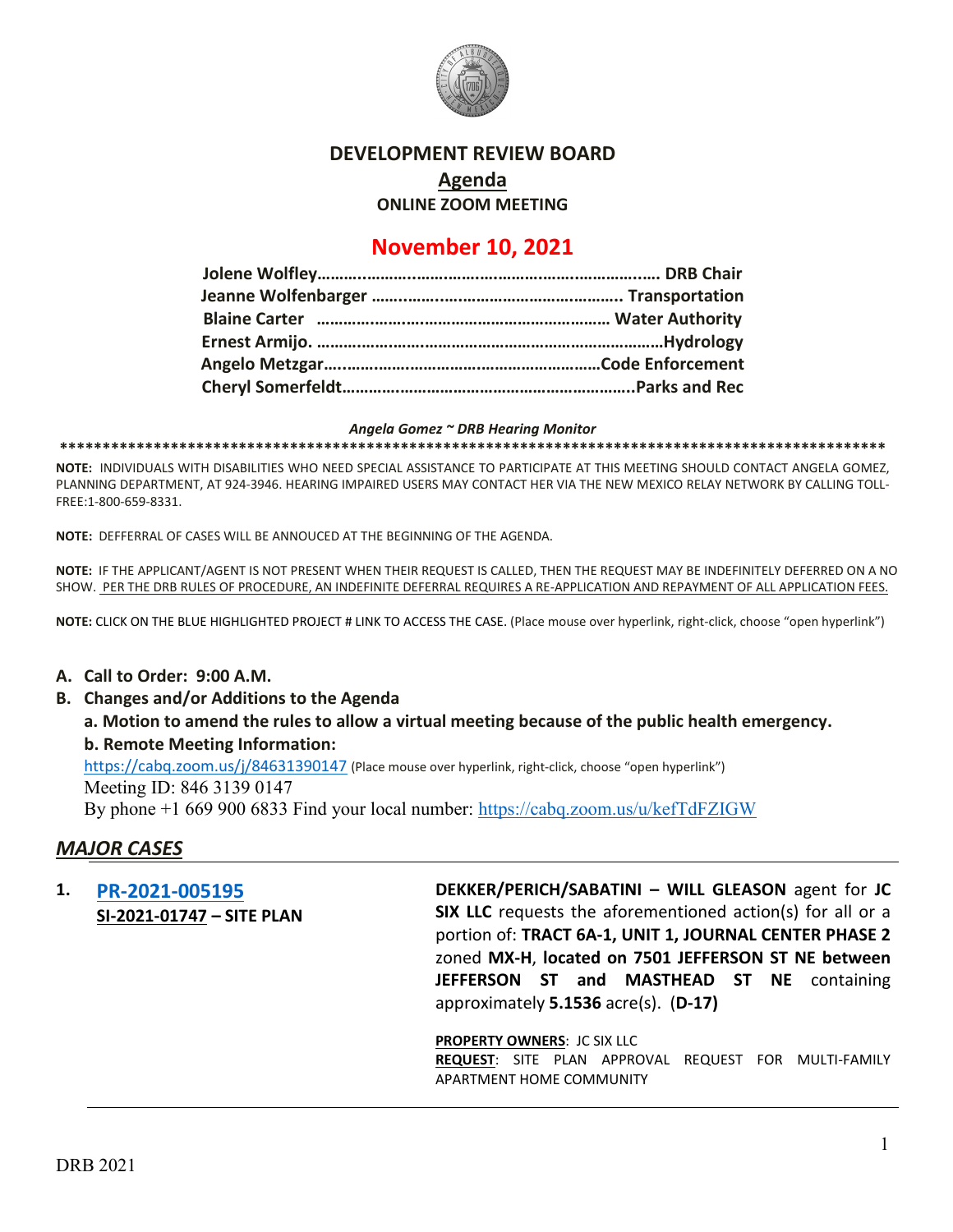| 2. | PR-2018-001579 IDO 2019<br>SI-2021-00304 - SITE PLAN<br>SI-2021-00305 - SITE PLAN AMENDMENT | MODULUS ARCHITECTS INC. C/O ANGELA WILLIAMSON<br>agent for WINROCK PARTNERS LLC<br>requests the<br>aforementioned action(s) for all or a portion of: PARCEL Z<br>FINAL PLAT PARCEL Z AND TRACTS A, D, E, F-1, G & H,<br>zoned MX-H, located at 2100 LOUISIANA BLVD NW<br><b>SCHOOL</b><br><b>INDIAN</b><br>and<br>$I-40$<br>between<br>containing<br>approximately 28.8654 acre(s). (J-19)[Deferred from 3/31/21,<br>4/28/21, 5/26/21, 6/23/21, 6/30/21, 7/14/21, 7/21/21, 7/28/21, 8/11/21,<br>8/25/21, 9/22/21]                                                                                                                                                                                                |
|----|---------------------------------------------------------------------------------------------|------------------------------------------------------------------------------------------------------------------------------------------------------------------------------------------------------------------------------------------------------------------------------------------------------------------------------------------------------------------------------------------------------------------------------------------------------------------------------------------------------------------------------------------------------------------------------------------------------------------------------------------------------------------------------------------------------------------|
|    |                                                                                             | <b>PROPERTY OWNERS: WINROCK PARTNERS LLC</b><br>REQUEST: SITE PLAN FOR NEW PARK CONCEPT TO INCLUDE WATER<br>FEATURES, 2 INTERNAL PAD SITES FOR FUTURE USERS, 2 BUILDINGS<br>ALONG DILLARDS. PARK INCLUDES KIDS PLAYING AREA, PATHS AND<br>BRIDGES.                                                                                                                                                                                                                                                                                                                                                                                                                                                               |
| 3. | PR-2021-005740 IDO 2019<br>SI-2021-01051 - SITE PLAN AMENDMENT                              | SCOTT ANDERSON agent for DANIEL CHAVEZ requests the<br>aforementioned action(s) for all or a portion of: LOT II A1,<br>RENAISSANCE CENTER 2 zoned NR-BP, located on 4720<br>ALEXANDER between MONTANO and DESERT SURF<br>containing approximately 4.37 acre(s). (F-16) [Deferred from<br>8/4/21, 8/18/21, 9/1/2, 9/22/211, 10/6/2, 10/20/21]<br>PROPERTY OWNERS: DANIEL CHAVEZ<br><b>REQUEST: INCREASE TO THE APPROVED BUILDING HEIGHT</b>                                                                                                                                                                                                                                                                       |
| 4. | Project #PR-2019-002277- IDO 2018<br>(1002962)<br>SI-2019-00246 - SITE PLAN                 | <b>RESPEC</b> agent(s) for <b>RAINBOW PASEO, LLC</b> request(s) the<br>aforementioned action(s) for all or a portion of TRACT A<br>PLAT OF TRACTS A, B AND C CANTATA AT THE TRAILS UNIT<br>2 (BEING A REPLAT OF TRACT OS-4 THE TRAILS UNIT 2 &<br>TRACT A TAOS AT THE TRAILS UNIT 2), zoned R-ML, located<br>on OAKRIDGE ST NW between OAKRIDGE ST NW and TREE<br><b>LINE AVE NW</b> , containing approximately 3.26 $\arccos 0$ . (C-9)<br>[Deferred from 8/15/19, 10/9/19, 12/4/19, 2/5/20, 3/4/20, 4/15/20, 6/3/20,<br>8/5/20], 9/30/20, 10/14/20, 12/16/20, 2/24/21, 4/21/21, 6/23/21, 8/25/21,<br>10/6/21, 10/20/21]<br><b>PROPERTY OWNERS: RV LOOP LLC</b><br><b>REQUEST: 52 UNIT TOWNHOME DEVELOPMENT</b> |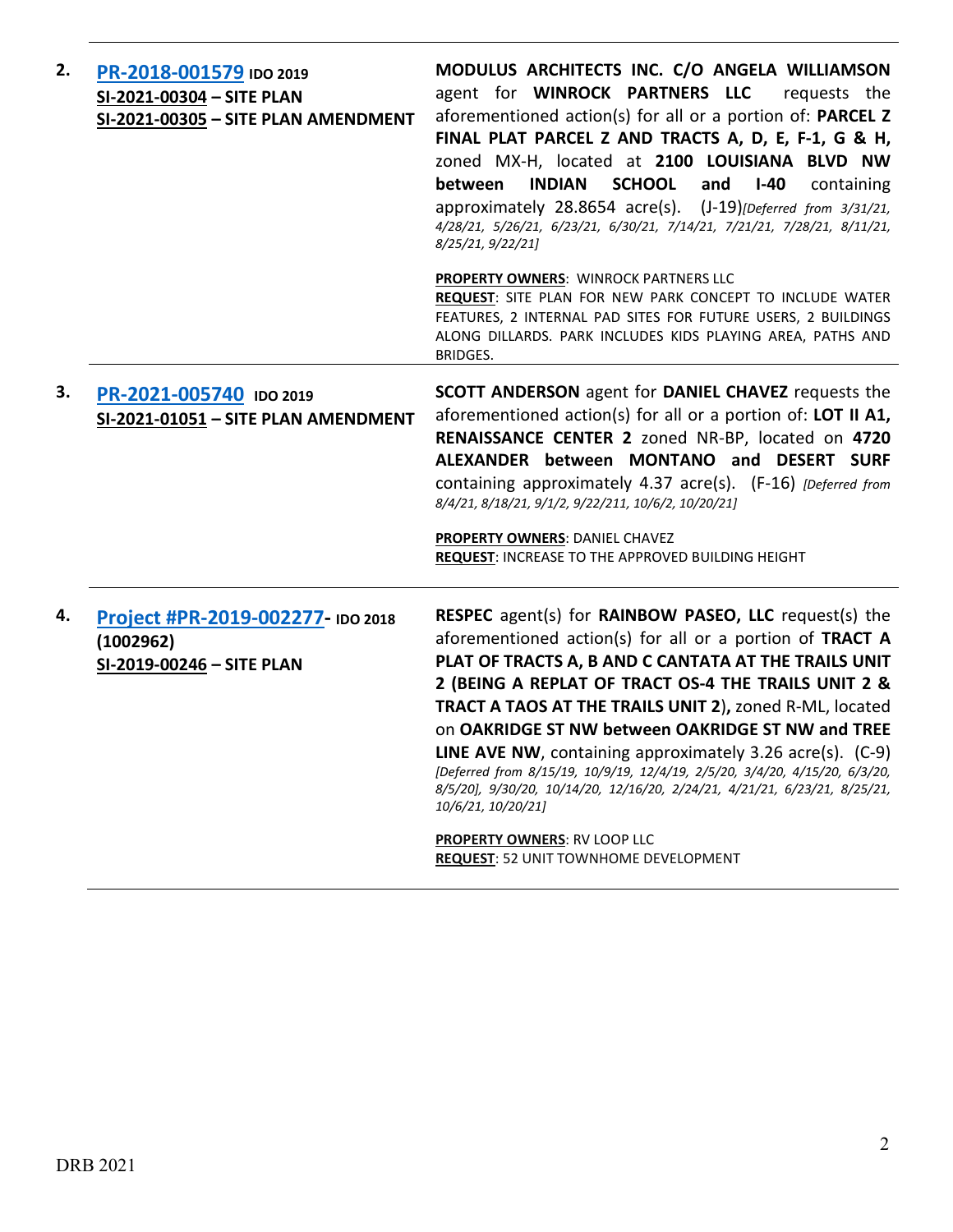| 5. | PR-2021-005222 IDO 2019<br>SI-2021-01237 - EPC SITE PLAN<br><b>SIGN OFF</b> | <b>TIERRA WEST, LLC agent for WESTERN HILLS INVESTMENTS</b><br>LLC requests the aforementioned action(s) for all or a<br>portion of: TRACT C-4-A PLAT OF TRACTS C3A, C3B, C3C,<br>C4A, SEVEN BAR RANCH zoned NR-BP, located at 3615<br>HWY 528 between CALLE CUERVO NW and HWY 528<br>containing approximately 1.99 acre(s). (A-14) [Deferred from<br>8/18/21, 9/15/21, 9/22/21, 10/20/21]<br>PROPERTY OWNERS: WESTERN HILLS INVESTMENTS LLC<br>REQUEST: FINAL SIGN OFF OF EPC SITE PLAN                                                                                   |
|----|-----------------------------------------------------------------------------|----------------------------------------------------------------------------------------------------------------------------------------------------------------------------------------------------------------------------------------------------------------------------------------------------------------------------------------------------------------------------------------------------------------------------------------------------------------------------------------------------------------------------------------------------------------------------|
| 6. | PR-2020-004284 IDO 2020<br>SD-2021-00189 - PRELIMINARY PLAT                 | TIERRA WEST LLC agent for GARCIA REAL ESTATE<br><b>INVESTMENTS LLC</b> requests the aforementioned action(s)<br>for all or a portion of TRACTS 230A, 230B, 230C, 231A1,<br>231B1, 231B2, 231B3, 234A (EXCL PORTS OUT TO R/W),<br>MRGCD MAP 35 zoned MX-M, located on 1100 RIO<br><b>GRANDE BLVD NW between RIO GRANDE NW AND I-40</b><br>containing approximately 3.7102 acre(s). (H-13) [Deferred from<br>10/27/21, 11/3/21]<br>PROPERTY OWNERS: GARCIA REAL ESTATE INVESTMENTS LLC<br><b>REQUEST: MAJOR SUBDIVISION PRELIMINARY PLAT</b>                                 |
| 7. | PR-2021-005492<br>SI-20321-01694- SITE PLAN                                 | <b>CONSENSUS PLANNING, INC.</b> agent for LADERA<br><b>ENTERPRISES LLC</b> requests the aforementioned action(s)<br>for all or a portion of: TRACT 1, LADERA BUSINESS PARK<br>zoned NR-C, located at 2201 VISTA ORIENTE SE NW<br>between LA MORADA PL NW and UNSER BLVD NW<br>containing approximately 5.2172 acre(s). (H-9, H-10) [Deferred<br>from 11/3/21]<br>PROPERTY OWNERS: LADERA ENTERPRISES LLC<br>REQUEST: MAJOR AMENDMENT TO SITE DEVELOPMENT PLAN THAT<br>REMOVES EXISTING RV STORAGE AND REPLACES IT WITH RV PARKING.                                         |
| 8. | PR-2021-005746 IDO 2020<br>SI-2021-01661 - SITE PLAN                        | STUDIO SOUTHWEST - SAIGE COX/ROBERT HEISER agent<br>for JEFFERSON 25 XRAY QOZB, LLC requests the<br>aforementioned action(s) for all or a portion of: LOT $1-B$<br>PLAT OF LOTS 1-A, 1-B, 2-A, & 2-B, FOP ADDITION zoned<br>NR-BP, located on 5800 JEFFERSON ST NE between THE<br>LANE AT 25 NE and THE BEAR ARROYO DRAINAGE<br><b>EASEMENT</b> containing approximately 4.6 acre(s).<br>(E-<br>17 [Deferred from 10/27/21]<br><b>PROPERTY OWNERS: ARGUS INVESTMENT REALTY</b><br>REQUEST: SITE PLAN DRB FOR 34,000 S.F. MEDICAL OFFICE, 14,000 S.F.<br>OFFICE / WAREHOUSE |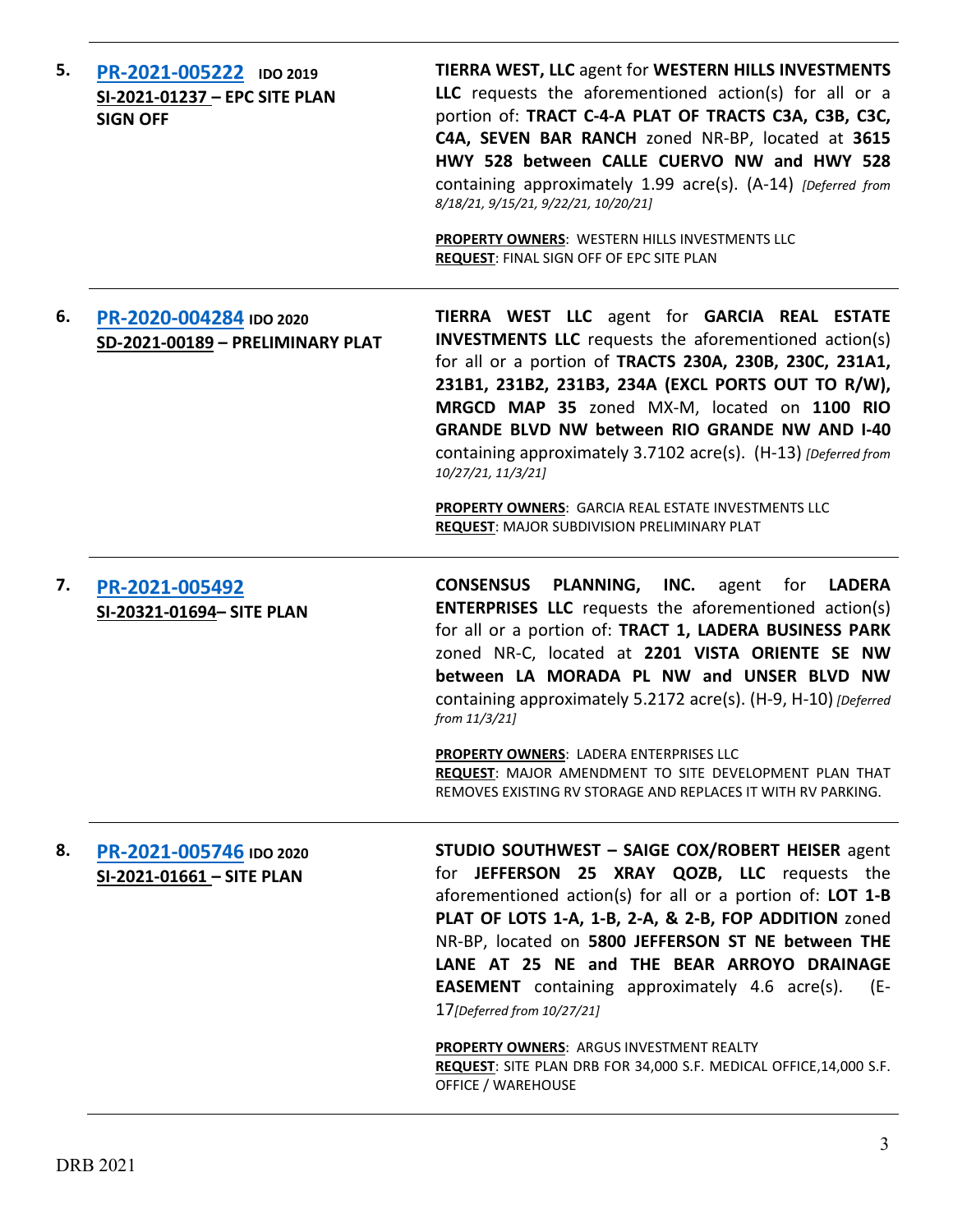## *MINOR CASES*

**EASEMENT**

**Sketch plat 7-21-2021**

| 9. | PR-2021-005746 IDO 2020             | CSI - CARTESIAN SURVEYS, INC. agent for AIM                    |
|----|-------------------------------------|----------------------------------------------------------------|
|    | SD-2021-00202- PRELIMINARY/FINAL    | requests the aforementioned<br><b>MANAGEMENT CORP</b>          |
|    | <b>PLAT</b>                         | action(s) for all or a portion of: LOTS 1-A AND 1-B,           |
|    | SD-2021-00203 - VACATION OF PUBLIC  | <b>FRATERNAL ORDER OF THE POLICE ADDITION zoned NR-BP</b>      |
|    | <b>EASEMENT</b>                     | located on 5800 JEFFERSON & 5910 JEFFERSON NE                  |
|    | SD-2021-00204 - VACATION OF PRIVATE | between BALLON PARK RD NE and JEFFERSON PLAZA NE               |
|    | <b>EASEMENT</b>                     | containing approximately 4.6540 acre(s). (E-17) [Deferred from |
|    | SD-2021-00205 - VACATION OF PRIVATE | 10/27/21]                                                      |
|    | <b>EASEMENT</b>                     | <b>PROPERTY OWNERS: JEFFERSON 25 XRAY QOZB</b>                 |
|    | SD-2021-00206 - VACATION OF PRIVATE | REQUEST: PRELIMINARY/FINAL PLAT CREATING 2 NEW LOTS FROM 2     |
|    | <b>EASEMENT</b>                     | EXISTING LOTS, GRANT/VACATE EASEMENTS.                         |
|    | SD-2021-00207 - VACATION OF PRIVATE |                                                                |
|    | <b>EASEMENT</b>                     |                                                                |
|    | SD-2021-00208 - VACATION OF PRIVATE |                                                                |

| 10. | PR-2021-005442 IDO 2019<br>SI-2021-01714 - EPC SITE PLAN<br><b>SIGN-OFF</b> | DEKKER, PERICH, SABATINI agent for ROBERT GIBSON<br><b>SEDONA WEST, LLC</b> requests the aforementioned action(s)<br>for all or a portion of LOT A-2-A-A, THE PLAZA AT PASEO<br>DEL NORTE zoned MX-M, located on EAGLE RANCH RD<br>between PARADISE BLVD AND IRVING BLVD NW<br>containing approximately 7.12 acre(s). (C-13) [Deferred from<br>10/20/21, 11/3/21]<br>PROPERTY OWNERS: SEDONA WEST, LLC<br>REQUEST: FINAL SIGN OFF OF EPC SITE PLAN                                                                                                                                                          |
|-----|-----------------------------------------------------------------------------|-------------------------------------------------------------------------------------------------------------------------------------------------------------------------------------------------------------------------------------------------------------------------------------------------------------------------------------------------------------------------------------------------------------------------------------------------------------------------------------------------------------------------------------------------------------------------------------------------------------|
| 11. | PR-2021-006129 IDO 2020<br>SD-2021-00200 - PRELIMINARY/FINAL<br><b>PLAT</b> | ALDRICH LAND SURVEYING - TIM ALDRICH agent for<br>SEDONA WEST LLC AND MOSSMAN WS 2012 LLC requests<br>the aforementioned action(s) for all or a portion of: $A$ -2-A-A<br>and B-1-A, PLAZA AT PASEO DEL NORTE zoned MX-M,<br>located on EAST SIDE EAGLE RANCH ROAD BETWEEN<br><b>PARADISE</b><br>BLVD<br>AND<br><b>IRVING</b><br><b>BLVD</b><br>containing<br>approximately 13.8983 acre(s). (C-13) [Deferred from 10/27/21]<br>PROPERTY OWNERS: SEDONA WEST LLC AND MOSSMAN WS 2012<br><b>LLC</b><br><b>REQUEST: TO ADJUST LOT LINE BETWEEN THE 2 TRACTS AND GRANT</b><br>ABCWUA WATER AND SEWER EASEMENTS |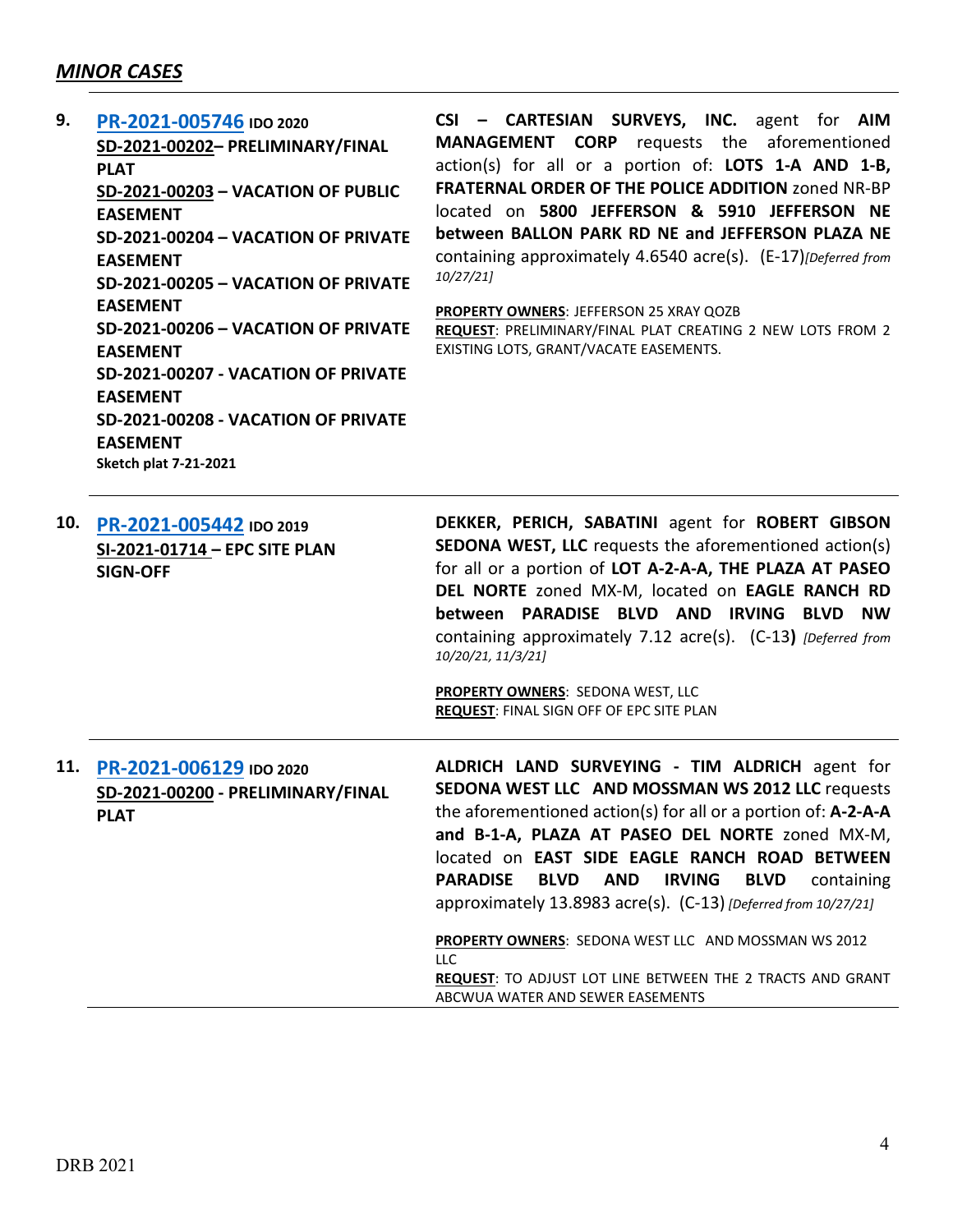| 12. | PR-2019-002296<br>SD-2021-00227 - PRELIMINARY/FINAL<br><b>PLAT</b>                           | CSI - CARTESIAN SURVEYS, INC. agent for WILLOW WOOD<br><b>ASSOCIATION</b><br><b>HOME</b><br><b>OWNERS</b><br>requests<br>the<br>aforementioned action(s) for all or a portion of: VACATED<br>PORTION OF TONY SANCHEZ SE, UNIT 4, WILLOW WOOD<br>SUBDIVISION zoned R-1A and R-1B, located at TONY<br>SANCHEZ DR SE between JEWEL CAVE RD and GIBSON AVE<br>SE containing approximately 0.1540 acre(s). (M-21)<br>PROPERTY OWNERS: Willow Wood Home Owners Association<br>REQUEST: CREATE ONE TRACT FROM VACATED PORTION OF RIGHT-OF-<br>WAY, GRANT EASEMENTS                                 |
|-----|----------------------------------------------------------------------------------------------|---------------------------------------------------------------------------------------------------------------------------------------------------------------------------------------------------------------------------------------------------------------------------------------------------------------------------------------------------------------------------------------------------------------------------------------------------------------------------------------------------------------------------------------------------------------------------------------------|
| 13. | PR-2021-005139<br>SD-2021-00225 - PRELIMINARY/FINAL<br><b>PLAT</b>                           | <b>JMP WORKS LLC</b> requests the aforementioned action(s) for<br>all or a portion of: LOT 9 & 10 & MRGCD EASEMENT,<br>BLOCK 2, SUMMER GARDEN ADDITION zoned R-1A,<br>located at 1516 SUMMER AVE NW between 15TH &<br>EXPLORA and EXPLORA PARKING<br><b>LOT</b><br>containing<br>approximately 0.2240 acre(s). (J-13)<br><b>PROPERTY OWNERS: JMP WORKS LLC</b><br>REQUEST: REPLAT 2 LOTS & VACATED MRGCD ROW INTO 2 LOTS                                                                                                                                                                    |
| 14. | PR-2019-002609<br>SD-2020-00217 - PRELIMINARY/FINAL<br><b>PLAT</b>                           | ARCH + PLAN LAND USE CONSULTANTS agent(s) for JABRE<br><b>INVESTMENTS LLC</b> request(s) the aforementioned action(s)<br>for all or a portion of: LOT 14, FLORAL GARDENS, zoned R-<br>1, located at 2454 ROSE NW between FLORAL RD and<br><b>SARITA AVE, containing approximately 0.4117 acre(s). (H-</b><br>13) [Deferred from 12/16/20, 1/27/21, 2/24/21, 3/31/21, 4/28/21, 5/19/21,<br>6/23/21, 7/28/21, 9/121, 10/6/21]<br>PROPERTY OWNERS: JABRE INVESTMENTS LLC<br><b>REQUEST: CREATE 2 LOTS FROM 1 EXITING LOT</b><br>** AGENT REQUESTS DEFERRAL TO DECEMBER 1 <sup>ST</sup> , 2021. |
| 15. | PR-2019-002738<br>SD-2021-00018 - PRELIMINARY/FINAL<br><b>PLAT</b><br>(Sketch Plat 10/14/20) | ARCH + PLAN LAND USE CONSULTANTS agent(s) for<br>McDONALD'S REAL ESTATE COMPANY request the<br>aforementioned action(s) for all or a portion of: LOTS A & B<br>BLOCK 101, BEL AIR SUBDIVISION, zoned MX-M, located at<br>5900 MENAUL BLVD NE, containing approximately 0.9457<br>acre(s). (H-18) [Deferred from 2/3/21, 2/24/21, 3/17/21, 4/28/21,<br>5/19/21, 6/23/21, 7/28/21, 9/1/21, 10/6/21]<br>PROPERTY OWNERS: MCDONALDS REAL ESTATE COMPANY<br>REQUEST: LOT CONSOLIDATION FOR 2 LOTS INTO 1 LOT<br>** AGENT REQUESTS DEFERRAL TO DECEMBER 1ST, 2021.                                |